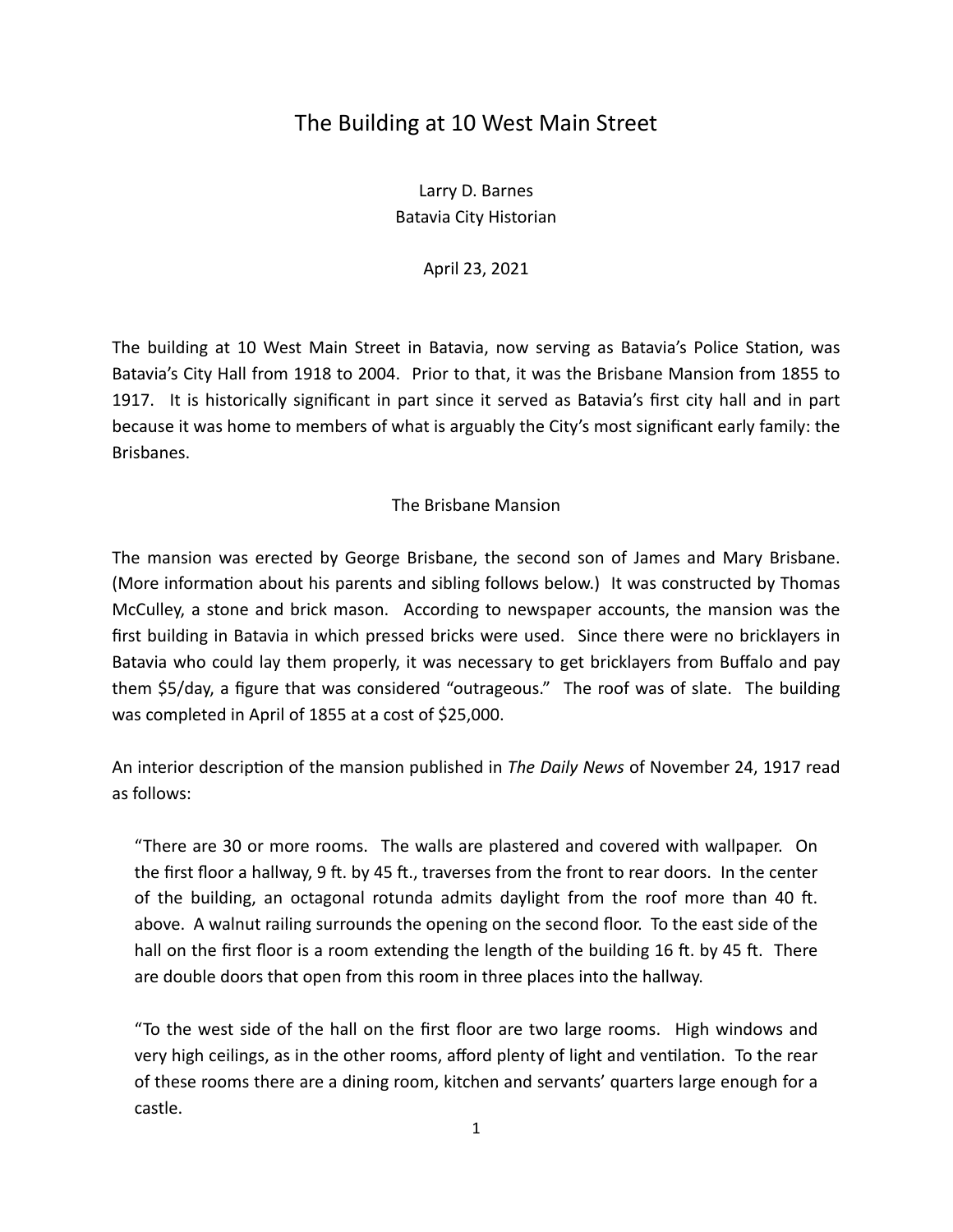"To the rear of the building is the winding staircase, wide stairs, and walnut railing which leads to the second floor with a landing half way up. From the octagonal opening in the center there are seven large rooms.

"A stairway leads from the attic floor to the tower from which one could look over the roof tops of most of the houses in Batavia.

"The cellar walls are of solid masonry. There are five big fireplaces of imported Italian marble as well as several other fireplaces of smaller and less valuable construction."

At some point along the way, toilet facilities with porcelain tubs were installed on all floors. A well house, presumably serving the mansion in the earlier years before municipal water, stood in the neighborhood of the current post office building. There were also a barn and carriage house on the property.

## City Hall

George Brisbane died in 1892 and his wife, Sarah Whitehouse Brisbane died in 1911. The property at that point passed to their only surviving child, James Brisbane. At this point, no one lived in the mansion and James, who lived in New York City, wished to sell the property which included the area that is now Austin Park. The County and the City were both interested, the County in order to erect a new court house and the City to establish a park. Both intended to raze the mansion if they took ownership. Meanwhile, real estate developers wanted to use this sole remaining open land in the heart of the community for building lots. In the end, the City acquired the property on December 1st of 1917.

At this point, the mansion presumably would soon have been razed. However, an unexpected turn of events occurred when Ellicott Hall, a building that stood where County Building 1 now stands, burned to the ground in early February of 1918. Ellicott Hall had been built when Genesee County was formed in 1801. Among other things, it had once served as a court house that included jail facilities. At the time of the fire, the City had offices in the building and stored documents in a basement safe. By then, the Brisbane Mansion had been discovered to be in excellent condition, contrary to expectations, and the notion of converting it into a city hall swiftly gained ground. The well-known local builder and architect, Frank H. Homelius, was engaged to draw up plans and specifications for alterations to the mansion. Contracts were awarded by Common Council on February 23, 1918 and the work started almost immediately afterwards. By the end of September 1918, the new city hall was ready for inspection.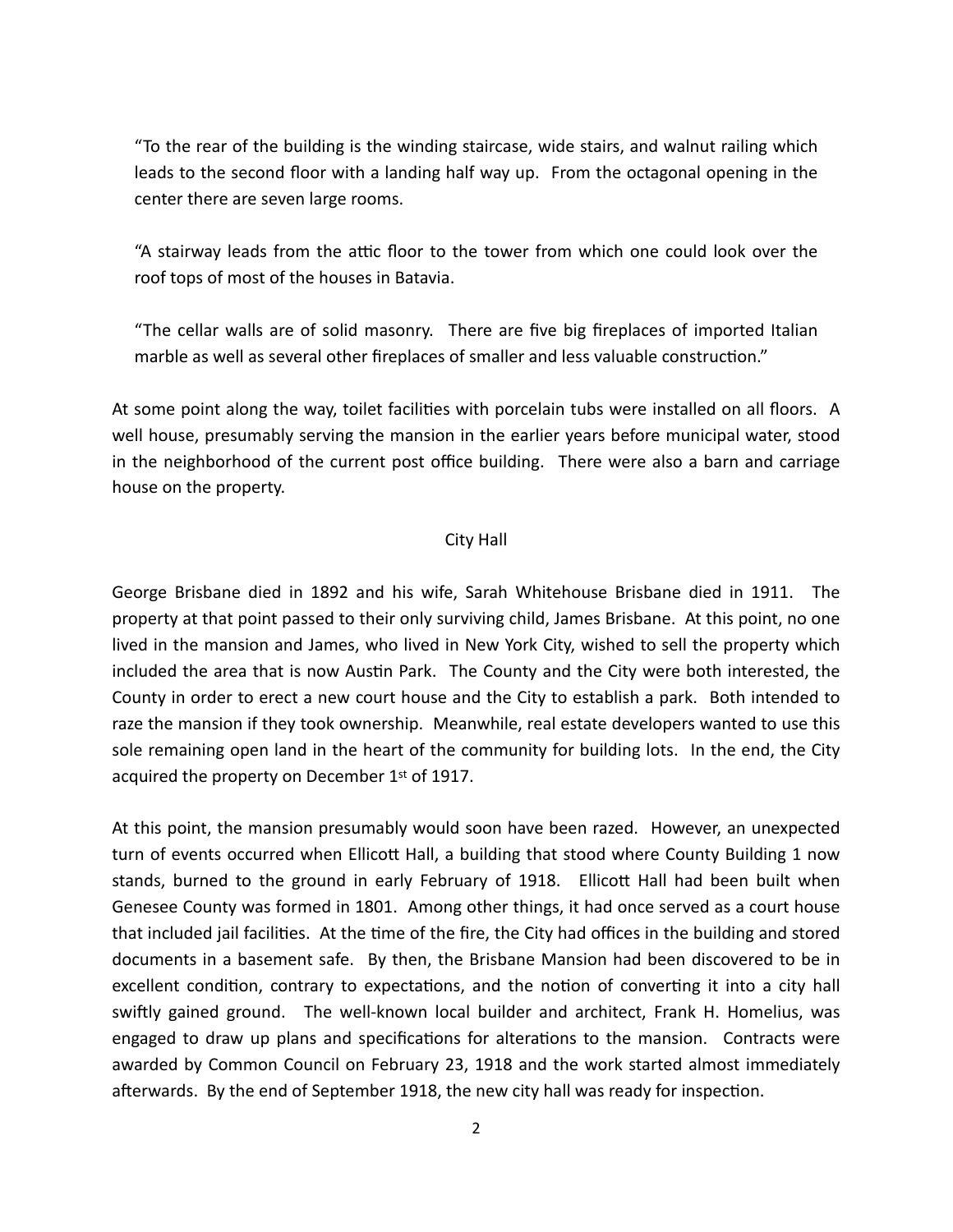The following description of the remodeled mansion appeared in *The Daily News* of September 28th, 1918:

"Visitors who go to the new City Hall today will readily admit that the structure cannot be inferior to similar buildings of cities of greater population and higher rank and importance than Batavia. The dominant note that is sounded everywhere is permanency, solidity, massiveness. Wherever possible, the original materials in the construction have been left untouched and the architect has contented himself with restoring, refinishing and redecorating. All the old gas fixtures of solid brass and unique ornamentation have been left intact and simply wired for electricity. All the heavy Italian marble fireplaces have been retouched and made ready to do service again with the open grates. There are two such invaluable fireplaces in the large room that will be the new council chambers.

"Throughout the first floor of the building, from front to rear entrance, is a wide hallway with tile floor in modern mosaic style, and in the hallways on the first and second floors are automatic drinking fountains of marble, which will afford a sanitary way of drinking Batavia's new filtered water. White enameling work predominates in the treatment of interior walls, doors, windows and wainscoting, but delicate tints of blue and buff are used in different offices.

"To the right of the main entrance, on the east side of the hallway, is the spacious room which will be used as the Council Chamber. The center section is reserved for the desks of the mayor, city clerk, and six councilmen while at either side is a railed enclosure for the public. There are three entrances through wide and high doors to the almost regal room.

"At the left of the main entrance, to the west side of the building, are the offices of the city clerk. The front office is reserved for a private office, while the second office is meant for the public and for the clerks and stenographers. The vault which opens from this office extends through to the second floor of the building, where it is accessible from the office of the city assessors and treasurer. To the rear of the city clerk's office is the office of the Commissioner of Charities [Lorenzo] Burns. Access to this office may conveniently be obtained from the outside, as a walk has been built around the building to the entrance to this office. There are modern toilet rooms with tiled walls and floors on the first and second floors of the building and many small rooms may be used for storage purposes.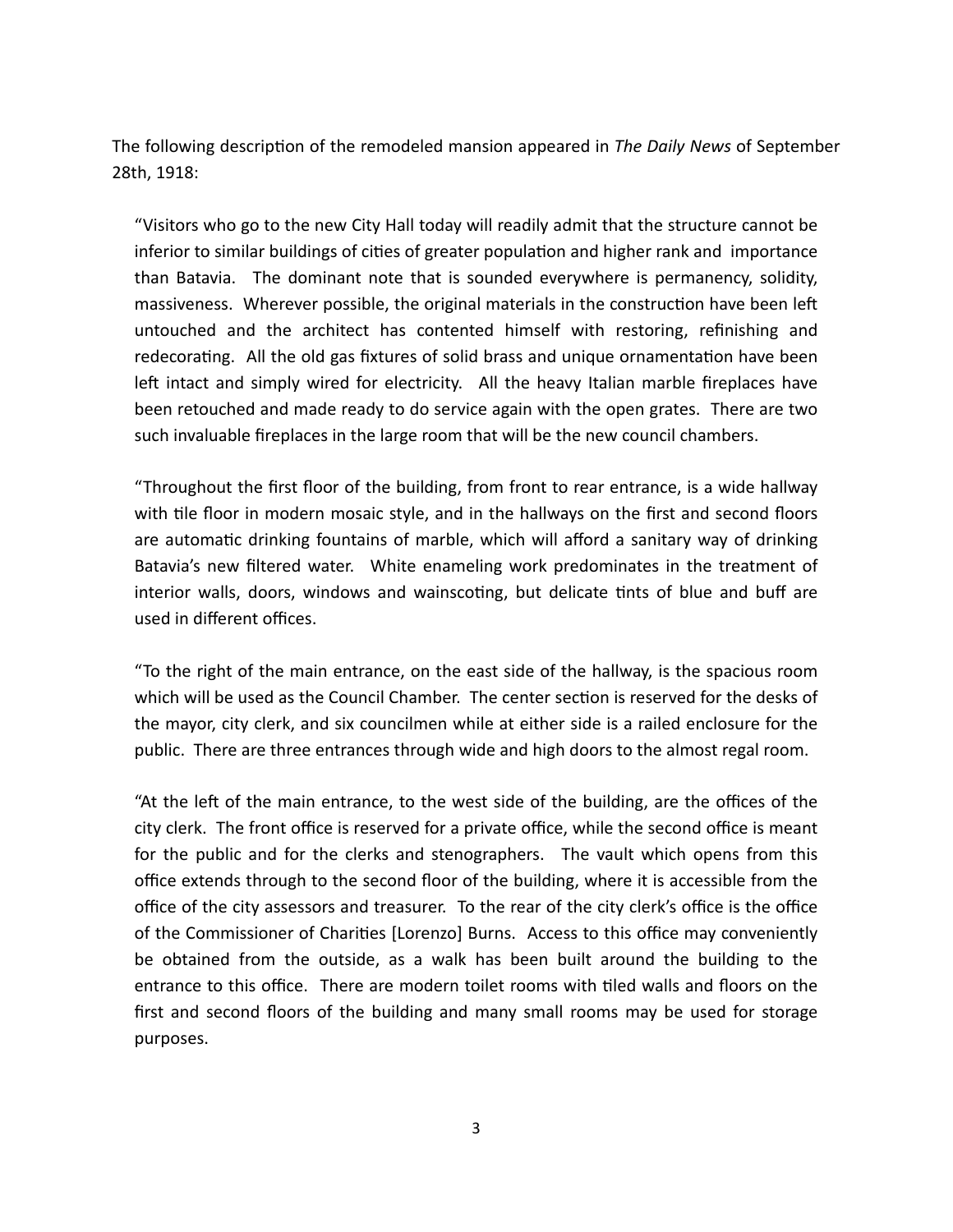"Through from the first floor hallway even to the roof of the building is an octagonalshaped rotunda, which serves to afford daylight to the center of the building. The rotunda is railed about on the second floor and attic floor. The stairway at the rear of the first floor hall has a landing a portion of the way up which leads to the office at the west side of the building just over that of the Commissioner of Charities. This office will be occupied by the Civil Service Commission.

"On the second floor the offices which will be utilized by the various department heads open into the hallway in the center of which is the opening for the rotunda. At the visitor's right, near the head of the stairs, is the office of the city assessors, Edward L. Gillons, D. W. Spencer, and E. G. Grinnell. Then comes the office of the Treasurer, John W. Pratt, and in the front of the building on the west side is the office of Plumbing Inspector [Sherman] Hall.

"Mayor [William] Haitz's private office is in the center at the front of the building, directly opposite the head of the stairs, and continuing the journey around the rotunda, the visitor comes to the office of the health department, Dr. [John] LeSeur being the health officer. The rooms adjoining this office will be used for physical examination of school children and the dental clinic.

"There are great reaches of space in the attic of the building for storage purposes. Fire Chief [William] McBride has decorated the walls of this floor with his collection of war posters."

Unfortunately, over the following years and before city government moved to the new city hall at City Centre, the mansion underwent many changes that greatly detracted from its original splendor. According to a report filed in 1980 with the Division for Historic Preservation of N.Y.S. Parks and Recreation, the rotunda was eliminated in 1958 with the space replaced by a ceiling on the first floor and flooring and ceiling on the second floor. In 1964, the first floor windows were shortened, the arched front doors replaced, and a police station and council chamber were added to the back. (This addition is distinguished by modern brick.) Sometime in the late 1960s, the cupola was removed. Three marble fireplaces were also removed. Fortunately, the Landmark Society of Genesee County replaced the mansion's cupola with a replica in 1983.

## The Brisbanes

Who were the Brisbanes? To fully appreciate who they were, we need to quickly review our history from the late 1700s. Prior to 1800, the western 3 to 3-1/2 million acres of New York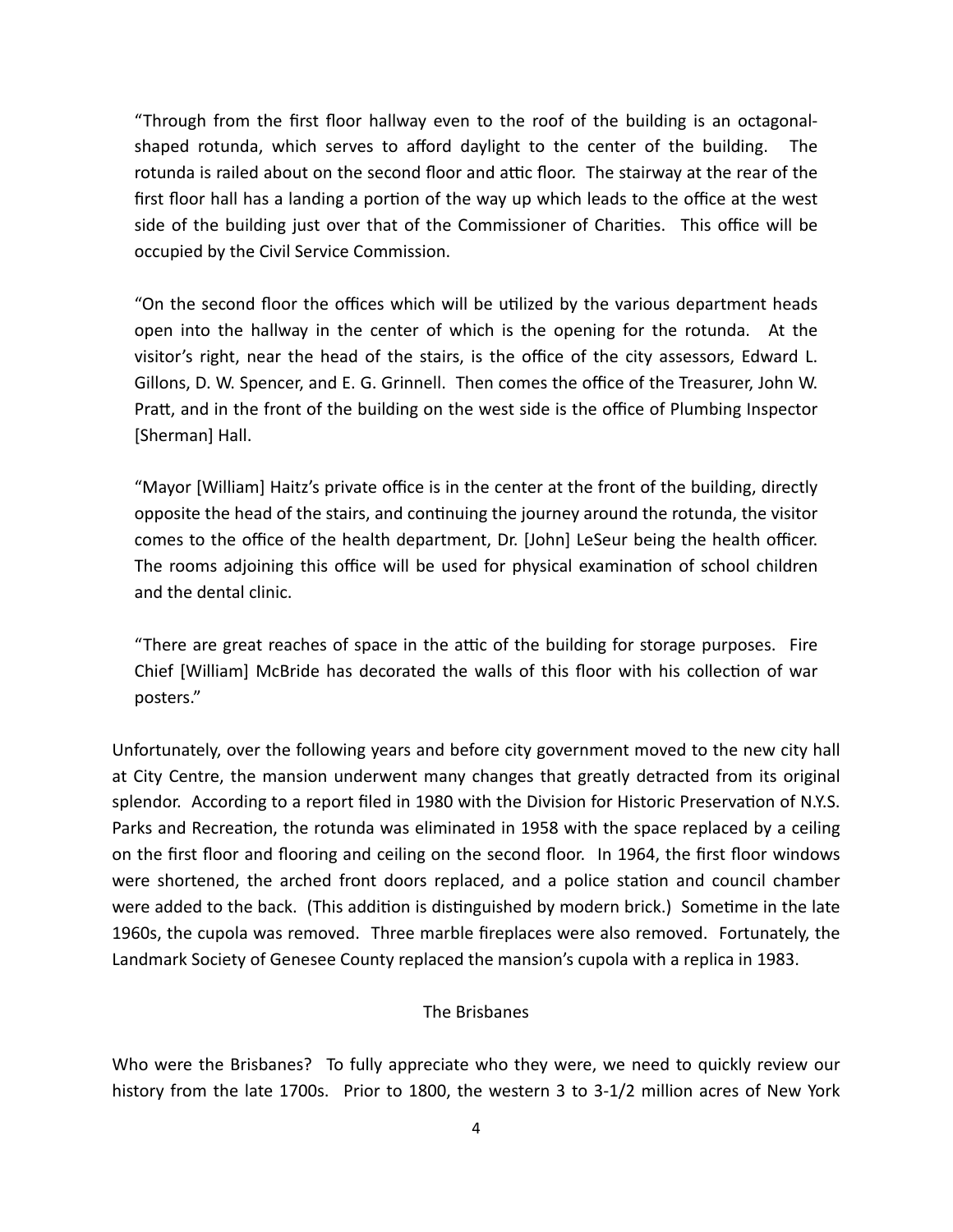State was pretty much a wilderness except for Seneca Indians who lived here in rather limited numbers. In 1797, the Holland Land Company, a group of Dutch investors, acquired this area in a deal that extinguished Seneca rights to the land in exchange for \$100,000 and the establishment of Indian reservations. The Dutch then hired Joseph Ellicott to survey "the purchase," as it was called. When the survey was completed in early 1800, the Dutch hired Ellicott to be the resident agent in charge of the land sales. The building now at 130 West Main Street became the main land office.

Surveying The Purchase required a considerable number of men and they, in turn, required substantial supplies. In the spring of 1798, while in Philadelphia where the American headquarters of The Holland Land Company were located, Ellicott hired 22-year-old James Brisbane to oversee the provision of supplies. On April 18th, 1798, together with a number of other men, James departed Philadelphia with a supply of stores. It appears he first set up at a location on the Genesee River between current-day Geneseo and Mt. Morris, but then relocated the storehouse to present-day Stafford in October of 1798 where he served as "principal clerk."

After the survey was completed, James Brisbane chose to become an entrepreneur. With the help of a \$3,000 loan from the Holland Land Company, he established the first general store in Batavia in May of 1802. It was on a 0.2 acre parcel, about where the drive-thru parking lot for today's post office is located. In July of 1802, he was appointed Batavia's first postmaster. In addition to serving as the postmaster, James Brisbane also came to serve as the County Clerk and County Treasurer. However, the fortune he eventually accumulated largely came from buying and then selling land on The Purchase. That included over 269 acres in Batavia itself. The land he acquired also included parcels in what became downtown Buffalo. He was also the principal incorporator and largest shareholder of the Tonawanda Railroad, the first railroad to reach Batavia. Along with Hemen Redfield and James's brother-in-law, Trumbull Cary, he became one of the three wealthiest men in Batavia.

James and his wife, Mary Stevens Brisbane, had two children, Albert, born in 1809 and George, born in 1812. Like their father, both sons have been described as eccentric.

As a young man, Albert traveled throughout Europe and studied under several notable personages of the era. Albert came to promote Fourieristic communes, a form of utopian society based on the ideas of Charles Fourier. In the 1840s, at least 40 such communes were attempted, generally located in the Northeast and upper Midwest. Albert was described by some as a "brilliant speaker" and America's "finest orator;" and the communes appear to have been largely the result of his efforts. Albert's personal life was also unusual. His prolific love-life included four wives, perhaps sometimes more than one at the same time, and innumerable